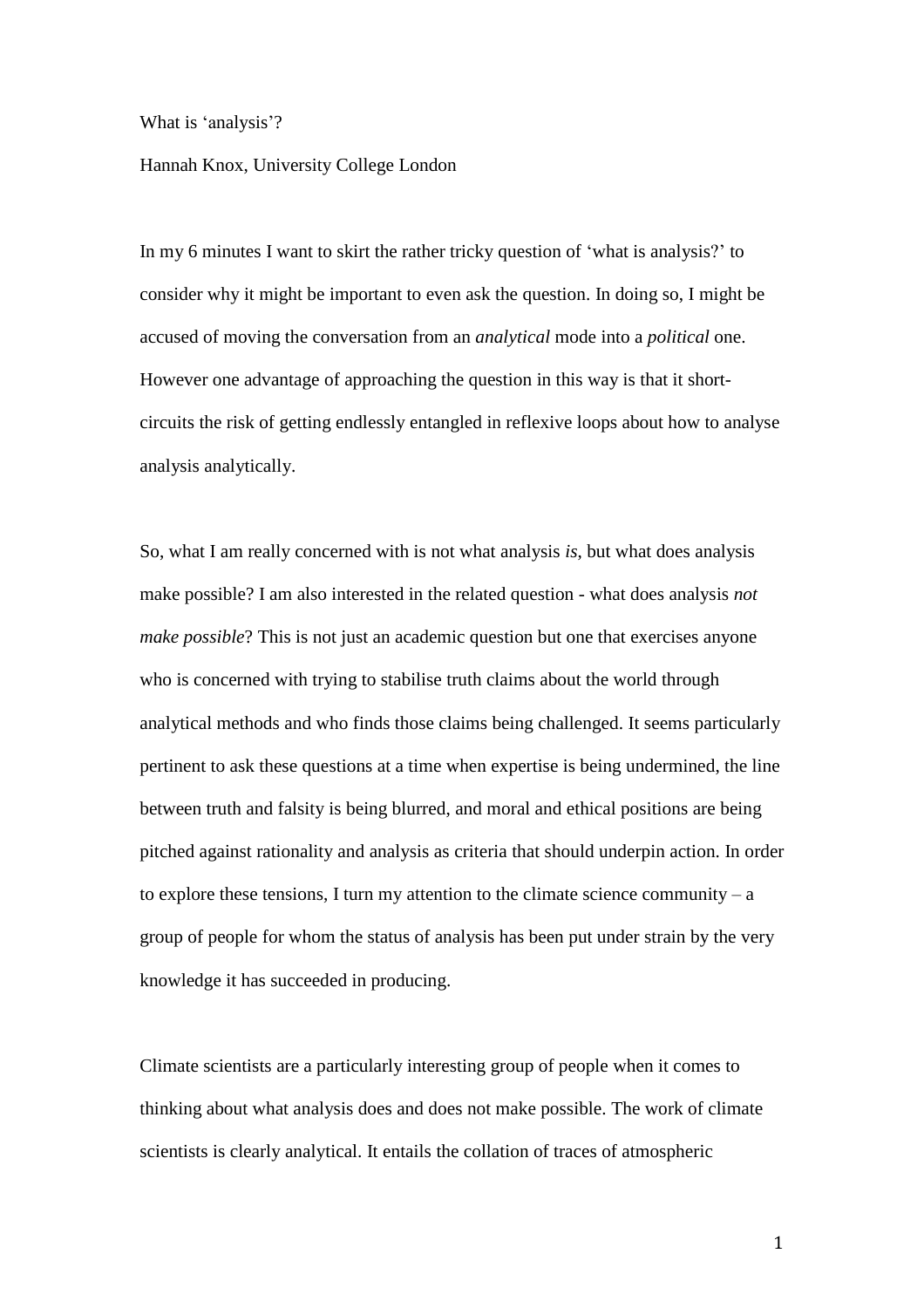conditions through monitoring and measurement devices; the organisation and structuring of data; the work of finding patterns in the data through the use of statistical tools; the deployment of this data to construct hypothetical models of global climate futures; and then the validation and testing of those models against new forms data. Through this work of building patterns and testing models, climate scientists are able to produce provisional and probabilistic facts about the way the world is and the way it might be in the future (Oreskes 1994, Edwards 2010)*.* Analysis in climate science makes possible a vision of a whole earth system undergoing a process of unprecedented transformation. It also produces the capacity to pose questions about the causes and implications of the transformations observed.

But the analytic work of climate scientists produces much more than this. The effects of the analysis of climate systems, both intentionally and unintentionally overflow the laboratories and the computers within which they are produced and the journals though which they are communicated. Data spreads out into policy statements, political arguments and media battles. Analysis itself also leaks beyond the infrastructures of scientific knowledge production, becoming deployed as that which legitimises descriptions and counter-descriptions. It is analysis that enables the 'royal science' of university research institutes to be pitted against the 'minor science' of climate sceptics. Indeed even the term sceptic has been wrested from those who speak *for* the evidence of human-induced climate change, and appropriated by those who speak against the existing scientific consensus.

So what about that which analysis does not make possible? There is much discussion among climate scientists regarding what to do about a perceived failure to

2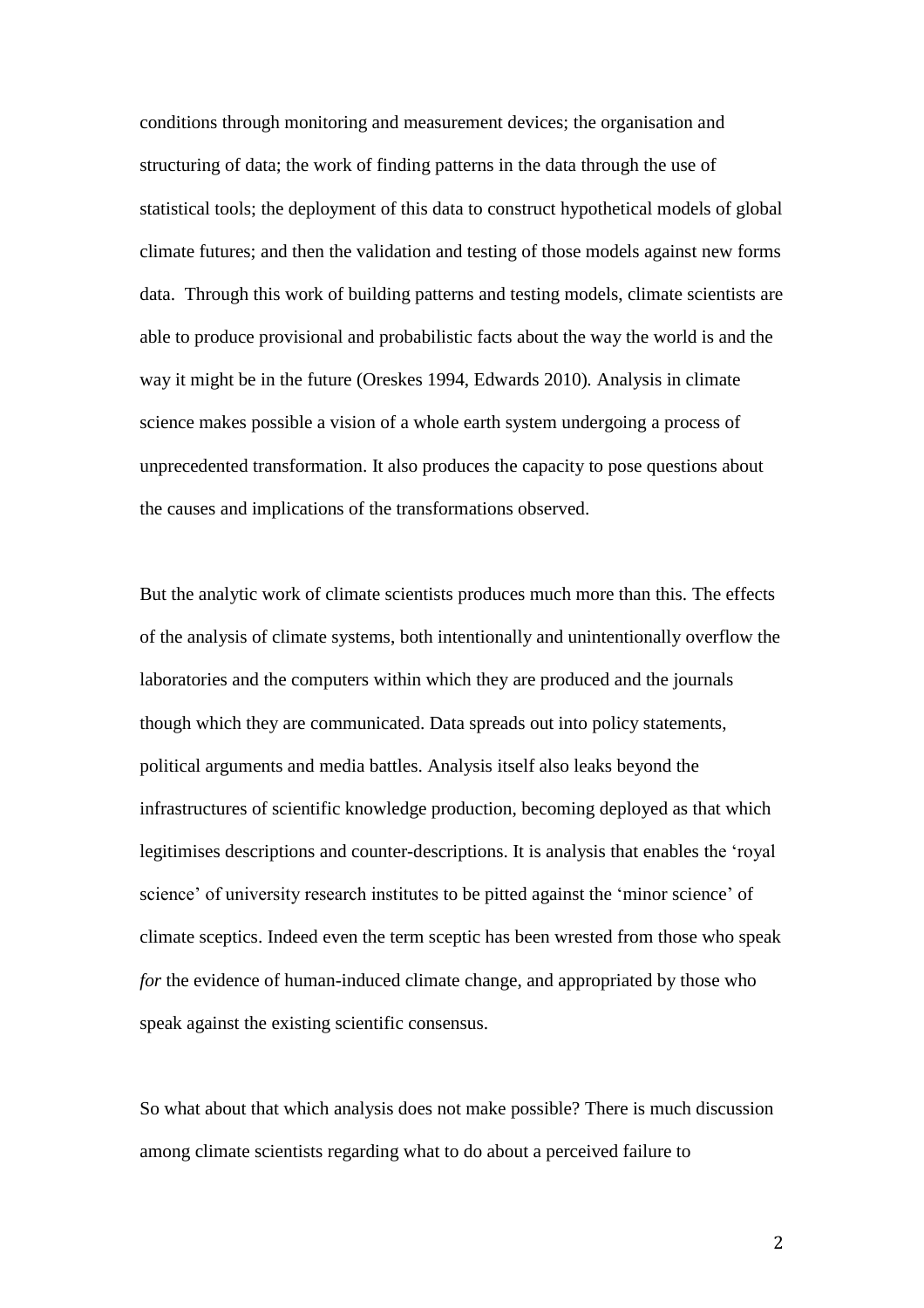communicate their analysis effectively. Analysis in this framing stops before public communication starts, reinforcing a divide between the act of knowing and the act of instructing. This creates profound concerns for many climate scientists about the implications of being asked to take on the role of public science communicator. Should they, as analysts really be expected to become responsible for what happens to their findings after they leave the laboratory? Wouldn't doing so 'dilute' the science by mixing analysis and politics? Climate change has become for many a proxy for a particular set of liberal beliefs most clearly embodied in the figure of Al Gore – the perfect instantiation of neutral science gone ideological. Returning to the strictures of analysis provides a protection for climate scientists, from the charge of political bias. Analysis here works by excluding politics, even as it creates the material out of which new political configurations are constructed.

For some climate scientists however, an awareness of the *inherent* politics of their findings has led to a reconsideration of the remit of scientific expertise and an expansion of the fields upon which analysis should be conducted. Some climate scientists have embraced the challenge of being better communicators and even more vociferous activists. This has required that analysis itself is extended – to include not only the analysis of atmospheric systems but also the analysis of media ecologies, of public opinion, and of the psychology of human reactions to threat, danger and opportunity.

I began by suggesting that my approach was perhaps more political than analytical. But I want to end by asking what the separation of the analytical and the political itself might tell us about what analysis is, and has been in anthropology. As

3